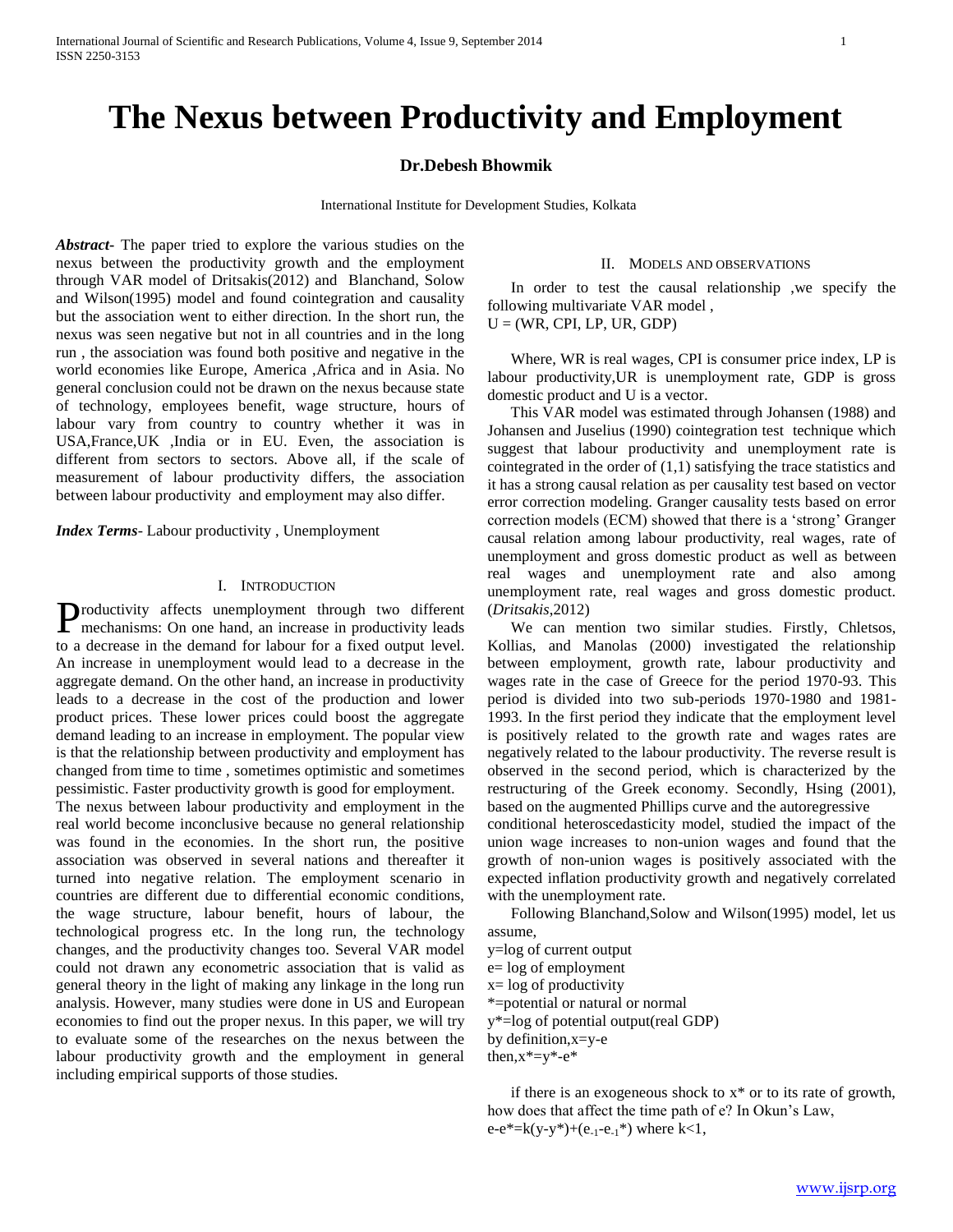ie, when output falls below potential in recessions, employment falls proportionately less, so that productivity falls below in normal level.

If  $g=x-x_{-1}$  and  $g^*=x^*-x^*_{-1}$ 

 Then g= observed rate of productivity growth g\*= rate of growth of underlying supply side determined productivity trend  $\text{So,g=m}(\Delta e - \Delta e^*) - b(\Delta e_{-1} - \Delta e^* - \Delta e^*) + g^*$  ...(1) Or g=-m( $\Delta u$ - $\Delta u^*$ )+b( $\Delta u$ <sub>-1</sub>- $\Delta u^*$ <sub>-1</sub>)+g<sup>\*</sup> ….(2) Here  $m=(1-k)/k$  and  $b=a/k$ Δe= current rate of growth  $\Delta$ e<sub>-1</sub>=lagged rate of growth

 Equation (1) expressed that if we knew the time path of the potential or normal or natural or equilibrium level of employment, we could isolate the supply-determined rate of growth of productivity by estimating (1) and looking at the residuals. We can assume that the equilibrium rate of unemployment u\* is approximately constant in the same period ,or else that it follows a random walk with no drift. If (2) can be estimated , the residual from the regression will be fair approximation to g\*.

 Firstly, estimating (2) we get the time series representation of g\* and secondly we can explore the relation between unemployment and calculated autonomous shock to productivity growth .

 From the data, there is no random walk with no drift in US and Japan. In European economies, constancy (or stationarity) of u\* is a much more dubious proposition. Observed unemployment rate has been much higher in the late 1970s and 1980s than before. The Impulse Response Function calculated from Germany and US economy –the cumulative changes in unemployment rate following a one standard deviation shock to productivity growth . In USA , g=0.4 % , or a bit over 1.5% per year. The quarterly standard deviation is 0.8%,so a one standard deviation jolt to productivity change for a quarter would cumulate to 3.2% if prolonged through a year. Remarkably they concluded that in the short run, an increment to productivity growth is likely to be accompanied by a small increase in unemployment but it is temporary. The permanent effect seems to be trivially small. In great depression the key to high employment does not lie in the rate of productivity growth but in a demand for aggregate output that fully uses normal productive capacity.

 Jared Bernstein (2011) has studied on the historical relationship between productivity and employment in US during 1947-2010. In the Fig-1, he tried to show that there is a positive, not a negative, correlation between productivity and job growth overtime. But look at the end of the graph. Productivity accelerates while employment growth decelerates. And that ain't no blip either and it suggests the possibility of a structural change in this relationship.







 Productivity is a measure of the ability to create goods and services from a given amount of labour, capital, materials, land, knowledge, time, or any combination of these. It is measured, basically, as output per unit of input, where the input could be land, labour, capital, etc.When productivity is growing, living standards tend to rise. However, this is not always the case. Productivity growth can also occur during periods of recession and increased unemployment as businesses cut jobs and seek to become more efficient.

 From ILO statistics, it was observed that during 1995- 2000,2000-2005,2005-2008 and 2009, world economy did not show any clear positive or negative association between the employment and labour productivity growth. However, from 1995-2000 to 2000-2005 , world labour productivity growth fell but employment change rose which was clearly observed, ie a negative association. On the other hand , in North America during the same period, the relationship was found as positive. In Africa also, the nexus between productivity growth and employment change became positive for long period only. The same conclusion can be drawn in case of India as like as Africa. In Asia Pacific nations, during 1995-2000 and 2000-2005 , the nexus showed positive and in Australia, during 2000-05 and 2005-2008 , the nexus was found direct. In SAARC region during 1995-2000 and 2000-2005, the association was positive (including India) but in ASEAN this was reverse in the same period. In high income economies, the relationship is direct in the same period and then no nexus was clearly seen.(Table-1)

|              | Employment change % |       |         |        | Labour            |       | productivity |        |
|--------------|---------------------|-------|---------|--------|-------------------|-------|--------------|--------|
|              | per year            |       |         |        | growth % per year |       |              |        |
|              | $95 -$              | $00-$ | $0.5 -$ | 2009   | $95 -$            | $00-$ | $0.5 -$      | 2009   |
|              | 00                  | 05    | 08      |        | 00                | 05    | 08           |        |
| China        | 1.2                 | 1.2   | 0.5     | 0.6    | 3.4               | 10.6  | 10.5         | 8.4    |
| Japan        |                     |       | 0.2     | $-2.6$ | 1.4               | 1.7   | 0.9          | $-3.8$ |
|              | 0.1                 | 0.2   |         |        |                   |       |              |        |
| India        | 1.9                 | 2.0   | 2.2     | 1.7    | 4.3               | 4.4   | 5.9          | 5.4    |
| Australia    | 1.7                 | 2.1   | 2.0     | $-0.5$ | 2.1               | 1.1   | 1.0          | 1.2    |
| Asia-        | 1.5                 | 1.7   | 1.5     | 1.1    | 2.4               | 3.9   | 5.3          | 1.4    |
| Pacific      |                     |       |         |        |                   |       |              |        |
| <b>ASEAN</b> | 2.2                 | 1.6   | 2.1     | 1.6    | 0.4               | 3.5   | 3.4          | $-0.4$ |
| <b>SAARC</b> | 2.1                 | 2.7   | 2.6     | 2.2    | 3.3               | 3.8   | 4.9          | 4.8    |
| High         | 0.3                 | 0.4   | 0.7     | $-0.9$ | 1.7               | 1.9   | 1.4          | $-2.3$ |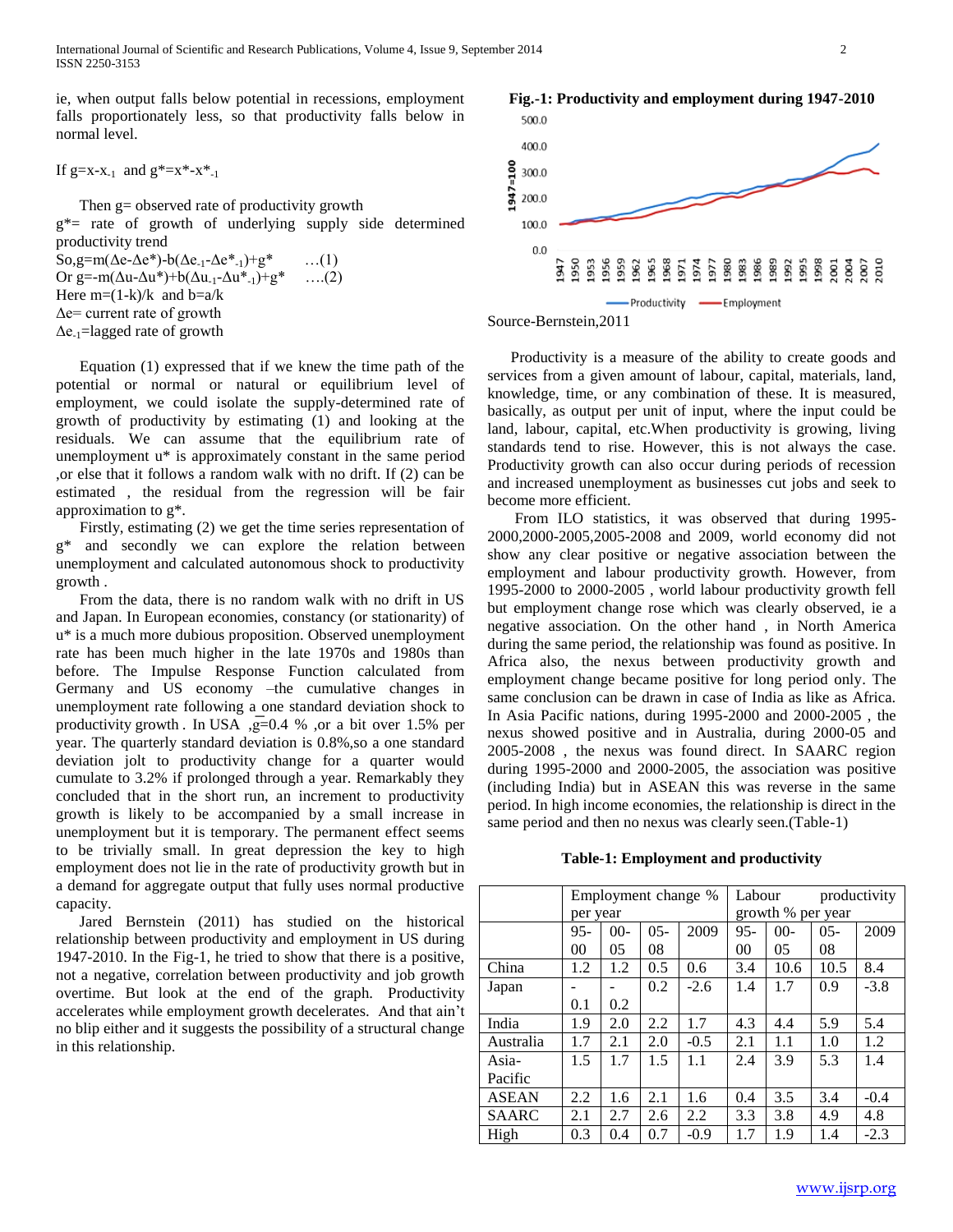| <i>n</i> come |     |      |     |     |     |     |     |        |
|---------------|-----|------|-----|-----|-----|-----|-----|--------|
| economies     |     |      |     |     |     |     |     |        |
| Africa        | 2.9 | 3.1  | 3.2 | 2.5 | 0.6 | 1.5 | 2.6 | $-0.2$ |
| North         | 1.9 | 0.7  | 0.1 |     | 2.3 | 1.8 | 0.8 |        |
| America       |     |      |     |     |     |     |     |        |
| World         | 1.7 | l .8 | .8  | 0.7 | 1.9 | 1.7 | 2.5 |        |
| Source-ILO    |     |      |     |     |     |     |     |        |

 Research study observed that U.K. productivity growth over the past 30 years has averaged around 2 per cent per annum. Three researches have been done which suggest that this recent productivity growth is faster than in the 80 years from 1870 to 1950, when output per hour grew by 1.25 per cent per annum, but it has been slower than in 1950-73 when it was nearer 3 % . Allowing for this, long-term trend U.K. productivity growth does appear to be around 2 per cent per annum.

 Figure 2 shows productivity growth over the period 1993- 2003 as measured by both of the ONS measures and both of the Bank of England measures. Annual productivity growth started the period at 3-4 per cent (depending on the measure) before declining sharply to 1-2 per cent by 1995 where broadly it stayed until 1998. There was a slight pick-up (to 2.5-3.0 per cent) in 1999, and then growth fell back again before climbing sharply in 2000, reaching 3-4 per cent again. This was then followed by a sharp fall in 2001, with most measures seeing growth approaching just 0.5-1.0 per cent, and growth has now returned to around 2-3 per cent per annum.

 The main difference is between the per person measures and the per hour measures. The per hour measures both peak at a slightly lower rate of growth in 1994 (3.5 per cent compared with the 4.0 per cent growth seen in the per person series) and they both show noticeably stronger growth in 2000. In 2000, the per hour measures shows growth of around 4.0 per cent, compared with around 3.0 per cent on the per person measures. This reflects the fact that while the year to 2000 saw ongoing strong growth in employment levels, there was slower growth in actual hours worked. Indeed, in the year to first quarter 2002, the LFS age 16 and over employment level increased by 1.2 per cent, but total actual weekly hours worked actually fell by 0.4 per cent.

 In Fig-2, productivity growth in UK during 1993-2003 is shown in per person and per hour measure which is found cyclical in nature .Also Fig-2 suggests that the different measures show a similar story for the UK, and this is also the case for international comparisons of productivity. For example, it is well documented that there appears to be a productivity gap between the UK and its international competitors, with the UK lagging behind. The extent of the gap varies according to the measure used, but not significantly. On an output per worker basis, the G7 average in 2002 was around 13 per cent higher than the UK figure; on an output per hour basis the gap was around 12 per cent. Moreover, this gap is spread across a wide number of industries: a 2003 Sector Skills Development Agency report showed that out of 30 industries UK productivity was below that in the USA in 26 industries, below France in 25, and below Germany in 21.(*Lindsay*,2004)

**Fig-2: Productivity growth in U.K.**



**Table-2:Labour productivity components seasonally adjusted** 

| in UK          |             |          |                   |               |                    |          |  |  |  |
|----------------|-------------|----------|-------------------|---------------|--------------------|----------|--|--|--|
|                | Output      |          | Productivity jobs |               | Productivity hours |          |  |  |  |
|                | Change      | Change   | Change            | Change        | Change             | Change   |  |  |  |
|                | on          | on       | on                | <sub>on</sub> | on                 | on       |  |  |  |
|                | quarter     | previous | quarter           | previous      | quarter            | previous |  |  |  |
|                | year<br>a - | quarter  | a year            | quarter       | a year             | quarter  |  |  |  |
|                | ago         |          | ago               |               | ago                |          |  |  |  |
| 2009Q3         | $-3.6$      | 0.3      | $-1.6$            | 0.0           | $-2.4$             | $-0.6$   |  |  |  |
| Q4             | $-0.9$      | 0.5      | $-1.5$            | $-0.1$        | $-0.8$             | 1.4      |  |  |  |
| 2010Q1         | 1.0         | 0.4      | $-1.5$            | $-0.4$        | $-1.3$             | $-2.3$   |  |  |  |
| Q <sub>2</sub> | 2.1         | 0.9      | 0.3               | 0.8           | 0.5                | 2.0      |  |  |  |
| Q <sub>3</sub> | 2.4         | 0.6      | 0.9               | 0.6           | 1.1                | 0.0      |  |  |  |
| Q4             | 1.5         | $-0.5$   | 0.7               | $-0.3$        | 0.2                | 0.5      |  |  |  |
| 2011Q1         | 1.6         | 0.5      | 1.7               | 0.6           | 2.5                | 0.0      |  |  |  |
| Q <sub>2</sub> | 0.8         | 0.1      | 0.8               | $-0.1$        | $-0.7$             | $-1.2$   |  |  |  |
| Q3             | 0.7         | 0.6      | $-0.3$            | $-0.5$        | 0.1                | 0.8      |  |  |  |
| Q4             | 0.9         | $-0.3$   | 0.1               | 0.1           | $-0.2$             | 0.2      |  |  |  |
| 2012Q1         | 0.2         | $-0.2$   | 0.1               | 0.6           | 0.6                | 0.8      |  |  |  |
| Q <sub>2</sub> | $-0.3$      | $-0.4$   | 0.9               | 0.7           | 2.3                | 0.5      |  |  |  |
| Q3             | 0.1         | 0.9      | 1.6               | 0.2           | 2.6                | 1.1      |  |  |  |

Source-Office for National Statistics

 Several studies have found that UK labour productivity particularly lags the USA, France and Germany in manufacturing and there are also lags in distributive trades, and finance and business services. By comparison, Britain leads the way in mining and extraction productivity.

 In France, productivity increased at an average rate of 4.75% per year during 1960-1974 and the unemployment rate averaged about 2% .Between 1974 and 1990,the rate of productivity growth fell to 2.5% a year, and the unemployment rate rose fairly steadily to more than 10% .Other countries, experienced the same conjunction of slower productivity growth and higher unemployment during the later period.

 It would be wrong to conclude from this observation that an autonomous increase in productivity or acceleration of productivity growth would be followed by higher employment or faster employment growth. In Table-3, there is no significant long run relationship between productivity growth and unemployment in France. The rank correlation is -0.43. The relationship is very weak . In USA, rapid productivity growth is associated with high unemployment is not always true in the long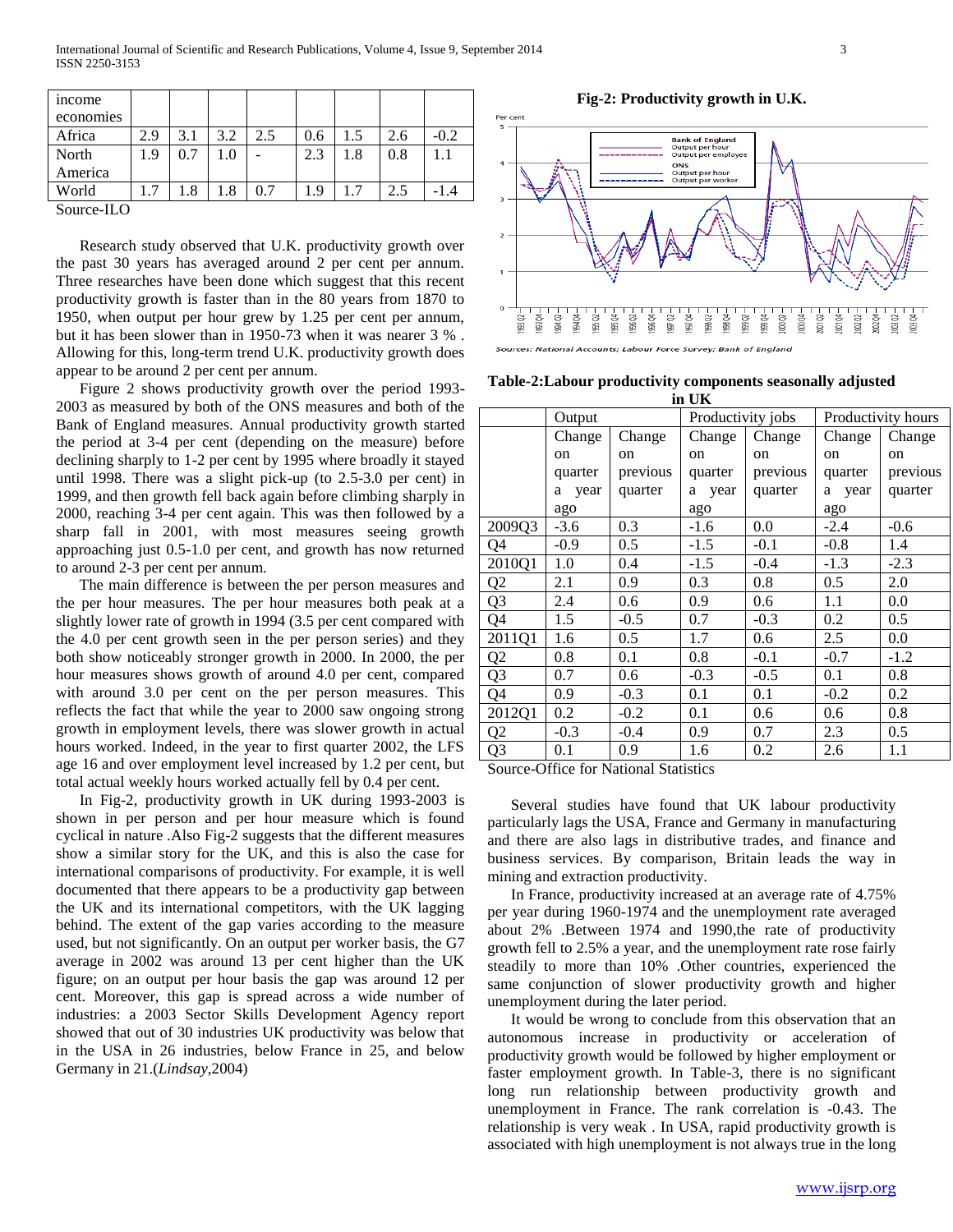run. The rank correlation is -0.73.The over all association is weak.

|           | <b>USA</b>        |              |           | France            |                          |
|-----------|-------------------|--------------|-----------|-------------------|--------------------------|
| year      | Productivity rate | Unemployment | year      | Productivity rate | Unemployment             |
|           |                   | rate         |           |                   | rate                     |
| 1870-1880 | 2.28              | ۰            | 1896-1900 | 2.0               | 2.93                     |
| 1880-90   | 1.86              |              | 1900-1906 | 0.1               | 2.79                     |
| 1890-1900 | 1.96              | 10.4         | 1906-1913 | 3.3               | 2.06                     |
| 1900-13   | 1.98              | 4.7          | 1913-1919 | $-3.6$            | $\overline{\phantom{a}}$ |
| 1913-29   | 2.39              | 4.8          | 1919-1930 | 5.5               | 2.58                     |
| 1929-1938 | 0.74              | 16.8         | 1930-1939 | $-0.4$            | 6.71                     |
| 1938-50   | 4.03              | 5.7          | 1939-1946 | $-2.5$            | $\overline{\phantom{a}}$ |
| 1950-60   | 2.41              | 4.5          | 1946-1958 | 5.9               | 2.0                      |
| 1960-70   | 2.51              | 4.7          | 1958-1968 | 3.9               | 2.17                     |
| 1970-79   | 1.92              | 5.9          | 1968-1974 | 6.2               | 3.39                     |
| 1979-1990 | 0.80              | 7.1          | 1974-1985 | 3.1               | 8.35                     |
|           |                   |              | 1985-1993 | $\overline{a}$    | 13.02                    |

# **Table-3: Productivity and unemployment:USA & France**

Source- Maddison,1982

 Developments in euro area productivity growth since the second half of the 1990s have been disappointing. Euro area labour productivity growth (as measured by real GDP per hour worked) declined from an average of 2.1% in the period 1990- 1995 to only 1.2% in the period 1996-2005. At the same time, productivity growth in the United States increased strongly from 1.3% in 1990-1995 to 2.1% in 1996-2005.More recently, in the first half of 2006, productivity growth in the euro area has gained some momentum.

 Second, the decline in labour productivity growth resulted from both lower capital deepening and lower total factor productivity (TFP) growth. The former can partly be associated with the robust pace of job creation since the mid-1990s, while the latter might be partly explained by higher utilisation of lower skilled workers. The slowdown in both capital deepening and TFP growth appears to be widespread across euro area countries. Third, from a sectoral perspective, industries not producing or using intensively information and communication technology (ICT) would appear mostly responsible for the decline in average labour productivity growth in the euro area since the mid-1990s.

|            | GDP per employed person |         |         | GDP per hour worked |         |         |         |         |
|------------|-------------------------|---------|---------|---------------------|---------|---------|---------|---------|
|            | 1981-90                 | 1991-95 | 1996-00 | 2001-05             | 1981-90 | 1991-95 | 1996-00 | 2001-05 |
| US.        | 1.4                     | 1.3     | 2.3     | 1.9                 | 1.5     | 1.1     | 2.1     | 2.6     |
| Euro Area  | 1.8                     | 1.9     | 1.3     | 0.5                 | 2.5     | 2.3     | 1.7     | 0.7     |
| Belgium    | 1.7                     | 1.6     | 1.4     | 1.0                 | 1.9     | 2.3     | 1.6     | 1.3     |
| Denmark    | 1.8                     | 2.6     | 1.8     | 0.9                 | 2.7     | 2.9     | 2.5     | 1.2     |
| Germany    | 0.6                     | 0.7     | 2.0     | 2.8                 | 1.1     | 0.6     | 2.1     | 2.9     |
| Spain      | 2.3                     | 2.2     | $-0.2$  | $-0.8$              | 3.3     | 2.3     | $-0.2$  | $-0.6$  |
| France     | 2.1                     | 1.5     | 1.5     | 1.1                 | 2.9     | 1.7     | 2.1     | 1.9     |
| Ireland    | 3.6                     | 2.6     | 3.9     | 2.5                 | 3.8     | 3.5     | 5.6     | 3.0     |
| Italy      | 1.7                     | 1.8     | 0.9     | $-0.6$              | 2.0     | 2.3     | 0.9     | $-0.2$  |
| Luxemburg  | 2.7                     | 1.2     | 2.8     | 0.0                 | 3.3     | 2.1     | 2.9     | 1.1     |
| Netherland | 0.9                     | 0.6     | 0.4     | 0.6                 | 2.0     | 1.4     | 0.4     | 0.8     |
| Austria    | 1.9                     | 1.1     | 2.9     | 1.5                 | 2.4     | 2.7     | 3.3     | 1.9     |
| Portugal   | 1.5                     | 2.2     | 2.1     | 0.3                 | 1.8     | 2.8     | 3.4     | 0.2     |
| Finland    | 2.6                     | 2.9     | 2.3     | 1.4                 | 3.1     | 2.8     | 2.6     | 1.5     |

# **Table-4:Labour productivity growth in Euro Area and the US (annual average percentage change).**

Source-ECB

 The main developments in euro area productivity growth are summarised as follows (Table 4). While productivity growth was broadly unchanged between the 1980s and the first half of the 1990s, both in the euro area and the US, a substantial change can be observed in the second half of the 1990s. In the euro area, average productivity growth (per hour worked) declined to 1.7% in the period 1996-2000 and further to 0.7% on average in the period 2001-2005. This is clearly lower than the 2.5% and 2.3%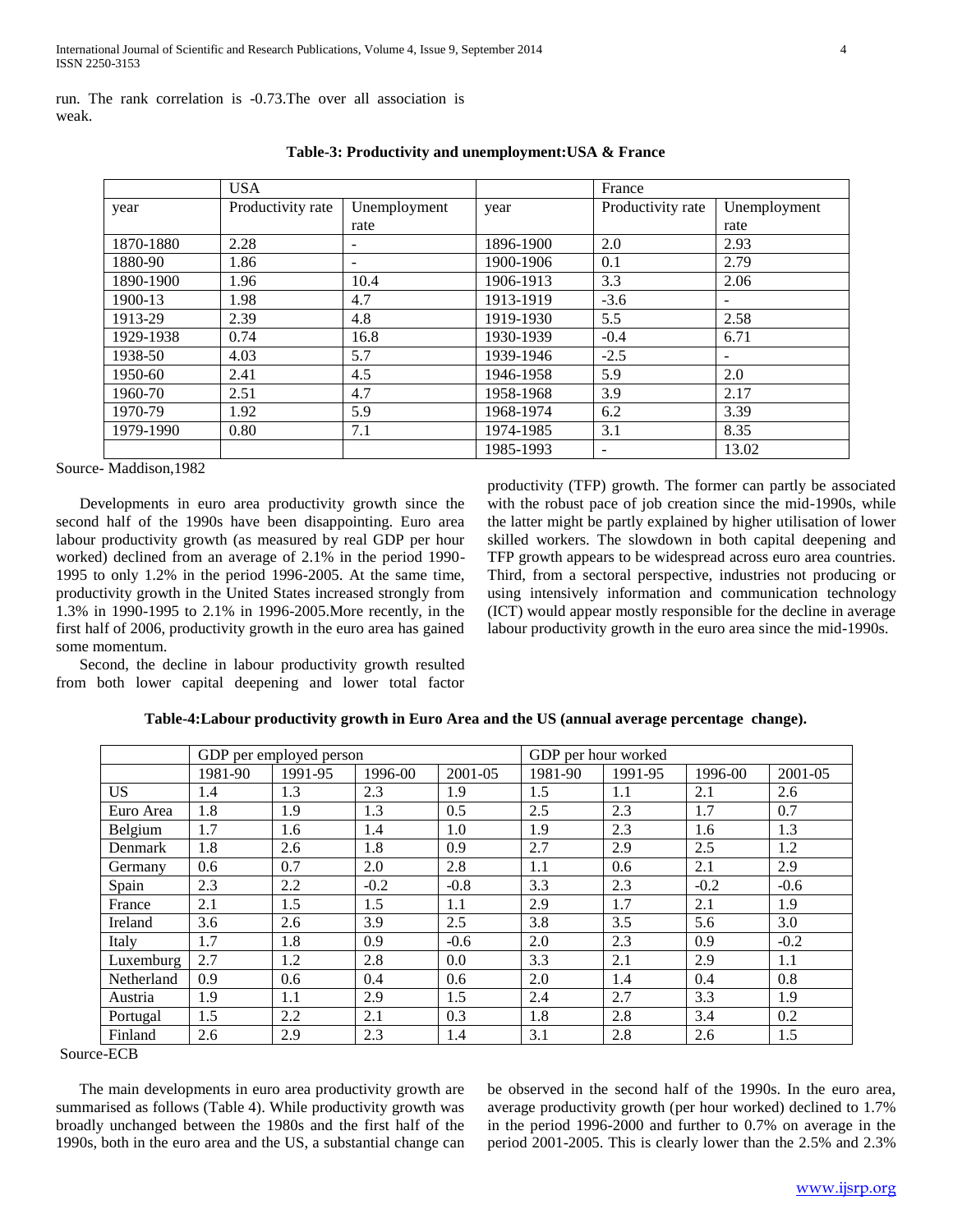recorded respectively in the 1980s and in the first half of the 1990s. By contrast, in the US, growth in productivity per hour worked rose to an average of 2.1% in the period 1996- 2000 and to 2.6% over the period 2001-2005, a level of growth clearly above that experienced in the past. This rise in the US may partly reflect cyclical factors, but the apparent resilience of productivity growth during the past downturn and the significant further pickup over the last two years tends to support the widespread view that the mid-1990s marked a structural improvement in US productivity growth. As a consequence, euro area labour productivity growth per hour worked fell in recent years clearly behind that in the US – for the first time in several decades.

 In Fig-3 left panel, it is shown that the Euro Area long-run labour productivity growth (measured in terms of real GDP per hour worked) has been subject to a gradual declining trend since

at least 1950 .Thus, from levels close to 6% in the 1950s and 1960s, labour productivity growth in the euro area decreased on average to levels around 4% in the 1970s, 2.5% in the 1980s and 2% in the 1990s. From 2001 to 2005 it was on average just below 1%. Over the whole sample period, US labour productivity growth has fluctuated around an average of 2%. At the same time, some structural changes can also be observed for the North American economy. First, to some extent the US economy also experienced a productivity slowdown from the mid-1970s to the mid-1990s. Second, reflecting the impact of recent advances in information and communication technology associated with the "new economy", from the mid-1990s labour productivity growth in the US rebounded and started to follow an upward trend.(Fig-3, right panel).



**Fig- 3: Labour productivity (per hour) growth in Euro Area and the US(%)**

 In Table-5, the structural breaks of labour productivity growth of Euro Area during 1951-2005 were found in 1973,1979, and 1995 respectively which was marked in the Fig-4 left panel. The mean growth rates were also shown whose average was calculated as 3.4% and the trends were broadly constant and decreasing in the respective periods. On the other

hand, the structural breaks in the labour productivity trend during the same period were marked in 1973 and 1995 respectively in USA which was shown in Fig-4 under right panel. The average mean growth rate was observed as 2.02% and the trend patterns were broadly constant.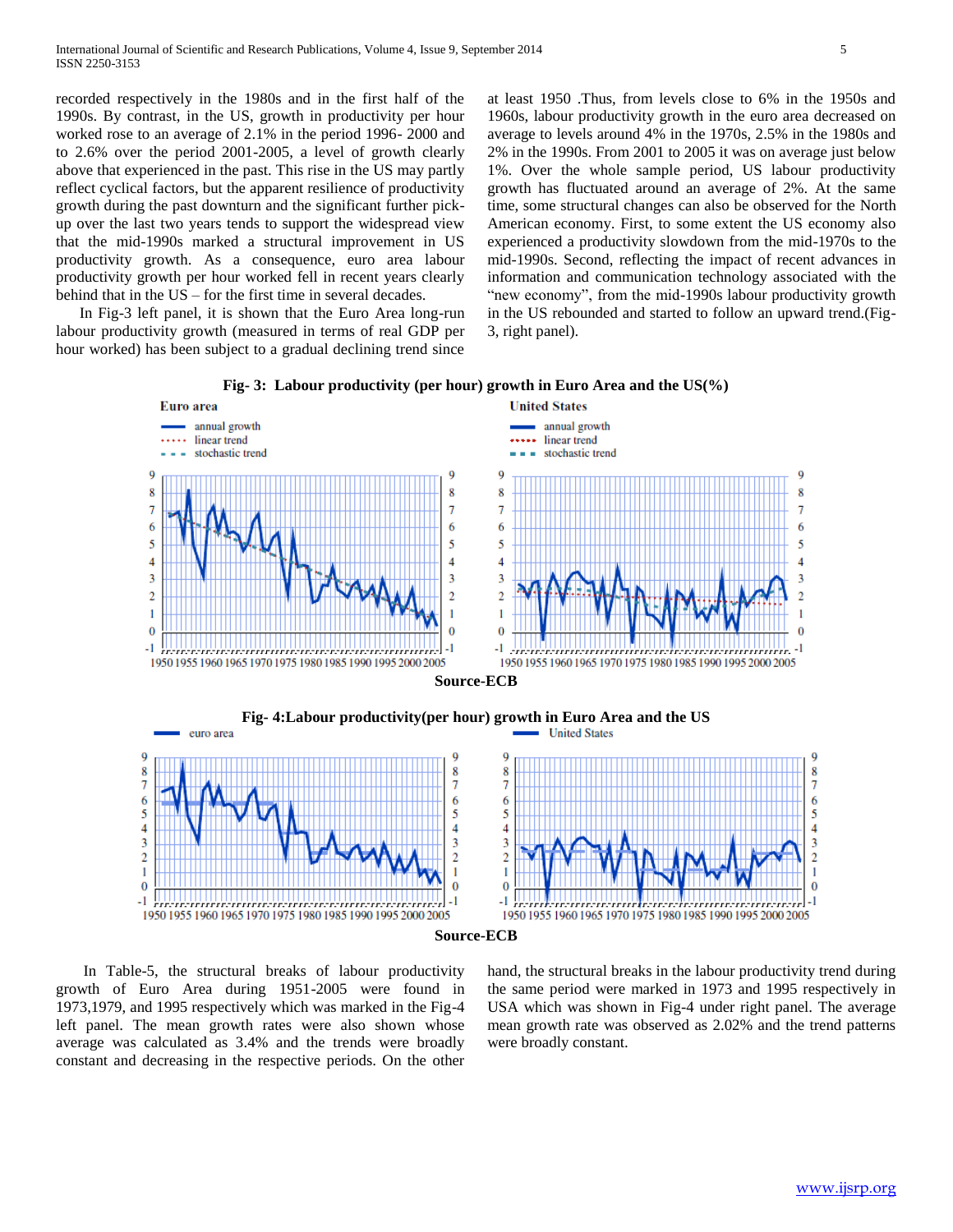|                   | <b>Breaks</b>    | Mean growth rate | Trend                   |
|-------------------|------------------|------------------|-------------------------|
| Euro Area         | 1973, 1979, 1995 |                  |                         |
| Overall 1951-2005 |                  | 3.8              | <b>Broadly constant</b> |
| 1951-1973         |                  | 5.8              | <b>Broadly constant</b> |
| 1974-1979         |                  | 3.8              | Deceasing               |
| 1980-1995         |                  | 2.4              | <b>Broadly constant</b> |
| 1996-2005         |                  | 1.2              | Decreasing              |
| <b>USA</b>        | 1973,1995        |                  |                         |
| Overall 1951-2005 |                  | 2.0              | <b>Broadly constant</b> |
| 1951-1973         |                  | 2.5              | <b>Broadly constant</b> |
| 1974-1995         |                  | 1.2              | <b>Broadly constant</b> |
| 1996-2005         |                  | 2.4              | Increasing              |

**Table-5: Basic properties of labour productivity (per hour) growth (%) in Euro Area and the US**

Source-ECB

 Moreover, in non-ICT industries in Euro Area, the nexus between the changes in labour productivity and employment growth was estimated as negative and found statistically significant during 1990-95 and 1996-2002 respectively and it is shown in Fig- 5.





#### Source-ECB

 The significant study on the development of employment and labour productivity in the years 2008-2010 when recession had started in most countries was shown in Fig-6. This figure shows the empirical association of a likely employment/productivity trade-off in the short run. Employment levels fell proportionately less in countries experiencing short-run reductions in labour productivity, in particular in Germany where employment increased by 0.4%, while GDP per hour decreased by 1.2%. Employment losses were greatest in countries with substantial increases in productivity at the same time. Such changes occurred in most of the eastern EU member states, but also in

Ireland and Spain (and the US), where unemployment increased substantially because public policies like short-time work compensation did not mitigate the employment impact of the recession. The adjustments in Ireland and Spain both included massive employment losses despite the differences between a liberal and a southern European type of welfare state, reflecting different adjustment process, particularly in Spain, where flexibility was achieved primarily through the reduction of fixedterm employment: unemployment increased to more than 20% of the total labour force in Spain and to 15% in Ireland, while it fell to 6.3% in Germany.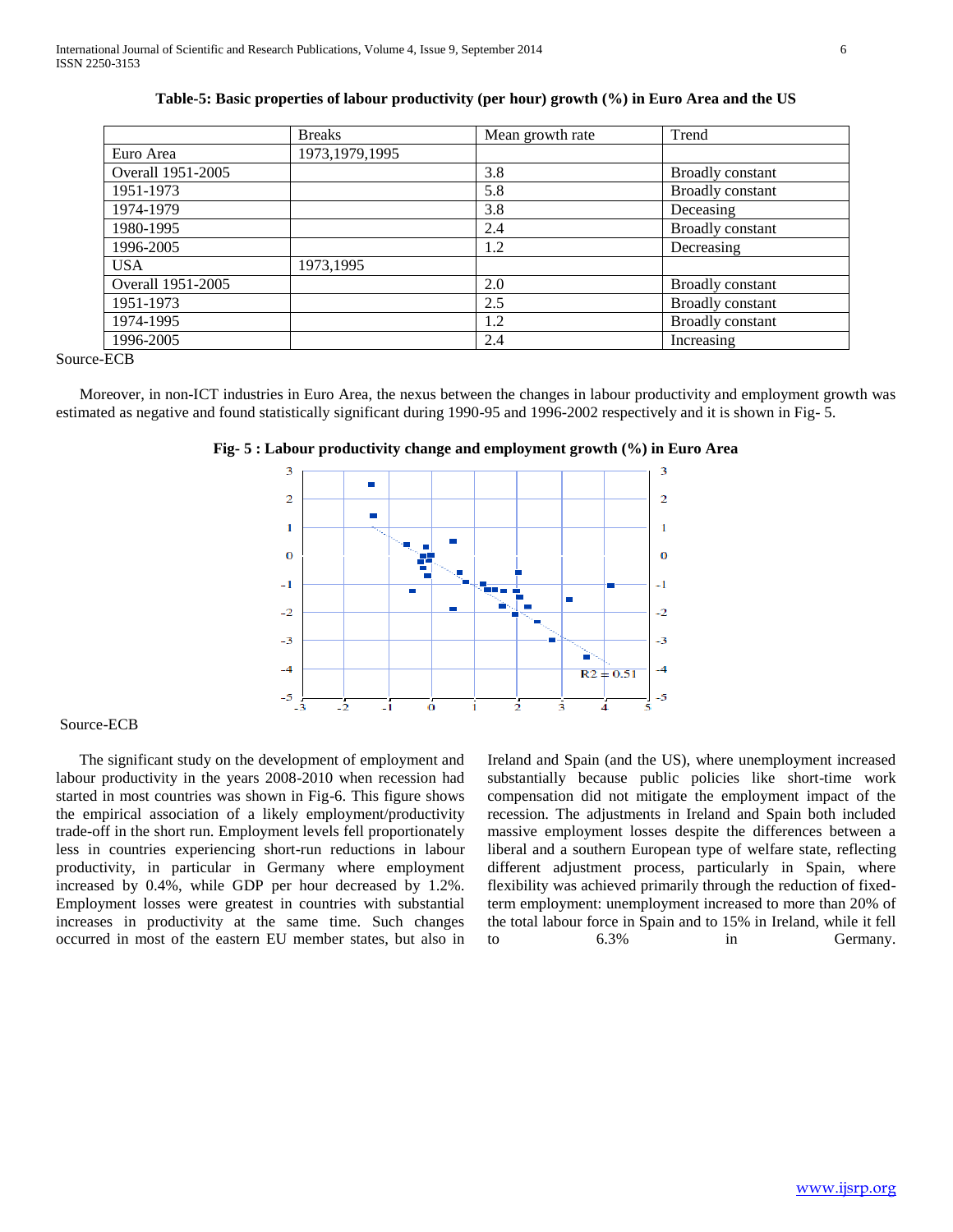

 By the end of the recession in most countries in 2010,the differential labour market effect of decline in economic activity can be seen even more clearly (Fig-7).In contrast to the period at the beginning of the recession, productivity increased in 2009-10 in all countries with exception of Ireland, Romania and Greece, but there is also persistent evidence of the employmentproductivity trade-off, with countries tending to record either large increase in productivity and employment decline(eg, eastern European EU member states, Ireland)or smaller increases in productivity and stable or increasing employment (Germany, France and the UK).The only major economy achieving both substantial increases in productivity as well as employment during 2009-10 is Poland, but it is also worth noting that there was also worth noting that there was also a very substantial-and fast-reduction of the foreign value of the Polish currency over this period, resulting in substitution for domestic goods and following the recession, strong export growth.





**Source- Gomez-Salvador, Musso, Stocker & Turunen,2006**

 The study of Beaudry and Collard (2002) motivated by a set of cross–country observations on labor productivity growth among industrial countries over the period 1960–1997and showed that over this period, the speed of convergence among industrialized countries has decreased substantially while the negative effect of a country's own employment growth (or labor force growth) on labor productivity has increased dramatically.

 Most noteworthy study of George L. Perry (2002) showed that over the postwar period, the average hours worked per year per employee show clear cyclical fluctuations as well as a persistent downward trend. The cyclical fluctuations demonstrate

mainly that employers vary average hours as well as employment in response to changes in their own demand for labor. Higher unemployment rates mean less overtime and an increase in short workweeks of employment. Surprisingly, average hours declined sharply again in the 1965-68 period. Because there are persistent differences in the relative number of average hours worked by different age-sex groups in the labor force, the changing mix of employment contributes to the trend in economy-wide average hours of work. In order to isolate underlying trends in average hours from the effects of the changing employment mix, he eliminated the annual change in hours that was due purely to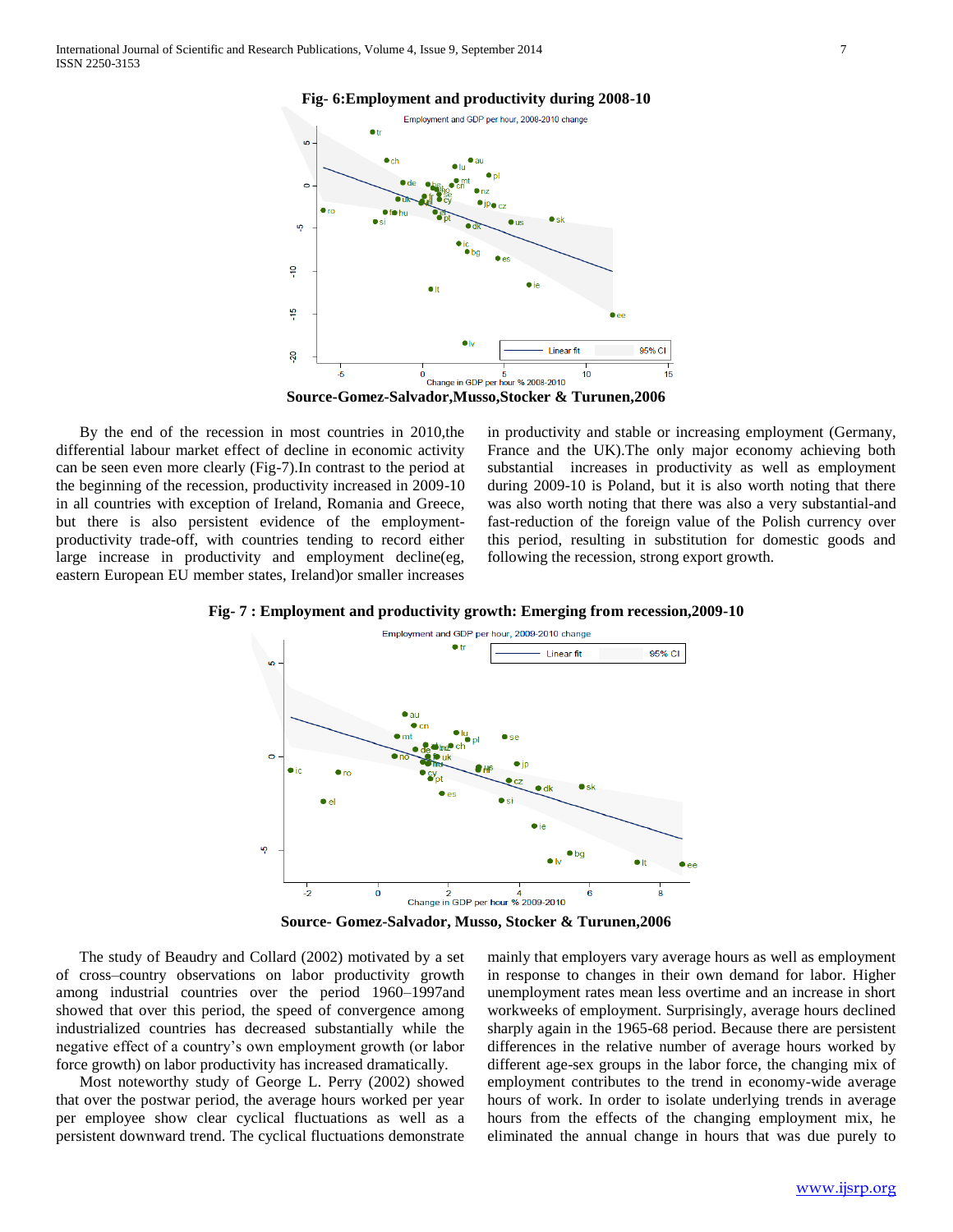changes in the relative mix in employment. The resulting series was then explained by its statistical relationship to the weighted unemployment rate and time trends. According to his estimates, a fall of 1 percentage point in the weighted unemployment rate causes a 0.20 hour rise in average weekly hours worked per employee; or, equivalently, there is a 0.18 hour rise for a fall of 1 percentage point in the official unemployment rate. The time trends indicate that, with a constant weighted unemployment rate, average weekly hours fall by 0.21 hour per year from 1948 to 1955, by 0.14 hour per year from 1955 to 1965, by 0.27hour per year from 1965 to 1968, and by 0.14 hour per year thereafter. The labour productivity growth and employment relationship had differential impacts in various sectors in an economy. The sectoral effects were studied by Nir Klein(2012) in South Africa which showed that in absolute terms, most of the job shedding in the non-agricultural sector occurred in formal employment, particularly in manufacturing, trade, and construction, while in

social services, finance, and utilities, employment increased (cumulative terms, Fig-8). At 2011Q2, informal employment (excl. agriculture) remained slightly below its pre-crisis level, reflecting a significant recovery in 2010, which almost offset the massive decline during 2009.

 The sectors' employment and output patterns imply that most of them recorded labor productivity gains since 2008Q4 (Fig- 9). On average, the cumulative increase during this period was 8.25 percent, and the most prominent increase was recorded in construction (22 percent), reflecting the non-trivial decline of 12 percent in employment and a 7 percent cumulative increase in its added value. Productivity in social services and finance remained flat owing to a proportional increase in labor and output. The cumulative decline in labor productivity in the utilities largely reflects the relatively sharp increase in employment since 2008Q4 (9 percent).



**Fig- 9 : The cumulative growth of labour productivity in South Africa**



### III. CONCLUDING REMARKS

 But is it really true that productivity growth leads to jobs losses? The McKinsey Global Institute says the answer is no. In a recent [report e](http://www.mckinsey.com/mgi/publications/growth_and_renewal_in_the_us/index.asp)ntitled "Growth and Renewal in the United States: Retooling America's Economic Engine," MGI argues not only that gains in productivity have usually gone hand-in-hand with job growth, but also that greater productivity gains are absolutely crucial to maintaining American growth, and therefore, job creation and prosperity.If we look just at the last two decades and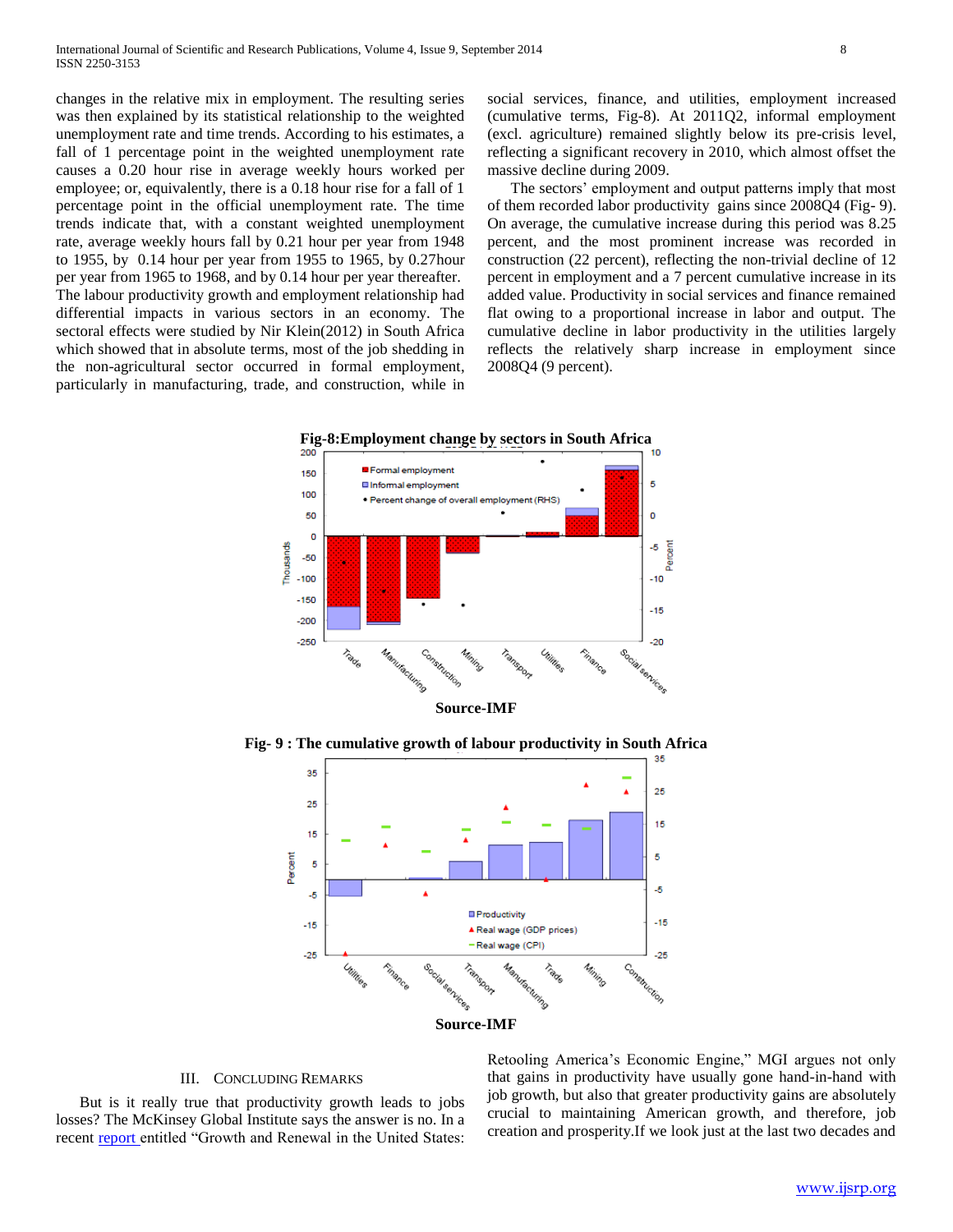aim to recapture the 2.8 percent growth in GDP of that period, labor productivity growth needs to increase from 1.7 percent per year to 2.3 percent—an acceleration of 34 percent.

 But does that mean jobs will be sacrificed in the quest for productivity gains? MGI says just the opposite is true. Historically, productivity gains and job creation have moved upwards together. Since 1929, every ten-year rolling period except one has recorded increases in both US productivity and employment. And even on a rolling annual basis, 69 percent of periods have delivered both productivity and jobs growth. Why has that been the case? MGI explains:There are three reasons that productivity and job growth can—and often do—complement each other. First, there is the cost savings point. Cost-reducing productivity gains can, on aggregate, lead to higher employment if consumers benefit from those savings in the form of lower prices and spend them. Second, productivity growth is not only about reducing inputs for given output. Importantly, it is also about increasing the quality and value of outputs for any given input. Third, sustaining global competitiveness in many tradable industries requires ongoing productivity gains; strong productivity performance is therefore a necessary condition for attracting and maintaining local jobs.

The "virtuous cycle" between productivity gains, job growth and strong economic performance was on full display as recently as the 1990s, as MGI explains:

 The productivity acceleration and rapid GDP growth that the United States enjoyed in the second half of 1990s was enabled by solid gains in both sources of productivity growth. Two sectors large-employment retail, and very high-productivity semiconductors and electronics—collectively contributed 35 percent to that period's acceleration in productivity growth This helped the private sector boost its productivity growth from 1 percent in 1985 to 1995 to 2.4 percent in 1995 to 1999. At the same time, these two sectors added more than two million new jobs.

 The largest productivity gains since 2000 have come from sectors that experienced substantial employment reductions. Computers and related electronics, the rest of manufacturing, and information sectors have contributed around half of overall productivity growth since the turn of the century but reduced employment by almost 4.5 million jobs—more than 85 percent of which occurred before the onset of the recession. The sectors that added the most employment during this period tended to be ones with below-average productivity—notably the health sector.

What the United States needs is to return to the more broadly based productivity growth that the economy enjoyed in the 1990s. During that period, strong demand and a shift to products with a higher value per unit helped to ensure that sector employment expanded at the same time that productivity was growing—reigniting the virtuous cycle of growth in which productivity gains spur increased demand, in turn leading to higher economic growth.

 We can raise productivity (output per worker) by either cutting workers (ie, reduce the denominator) or increasing the value of output per worker (increase the numerator). In the 1990s, many sectors were able to innovate and raise the value of output per worker. This can happen by increasing the performance of products (think computers), shifting to highervalue goods (think retail), or redesigning processes to enable

workers to do more (think Walmart). In the 2000′s, some of the highly productive sectors used technology and automation to instead replace labor (think manufacturing) innovation is the key — developing new and better products that will spur demand.

 We also find a strongly robust negative correlation between growth in labour productivity and growth in employment per capita across all of Europe, not just in Italy and Spain. We identify this effect using the following strategy. While it is obviously the case that there is two-way causation between productivity and the employment rate (since productivity drives wages), changes in labour taxes should have no direct effect on productivity. Rather, the tax effects should be mediated through employment. Using labour taxes as an instrument, we find a strong and robust negative relationship between productivity and employment. This same relationship has also been noted by Beaudry and Collard (2002), as well as Pichelmann and Roeger (2008). We go beyond their work by relating this trade-off to the post-1995 productivity slowdown. European reform agenda may raise employment per capita but may also reduce productivity. We find that some reforms, such as lowering labour taxes, may only have small short-run effects on output per capita after their effects on productivity are taken into account.

 We find that the revival of European employment growth can help explain why European productivity slowed. But we do not explain why European productivity growth did not accelerate as occurred in the US. US productivity took off after 1995, growing at 0.7 percent faster per year.

 Policymakers who want a quick fix that will rapidly raise both employment and productivity should find a tool other than labour market liberalisation. Liberalisation should be expected to provide long-run benefits, but there will be noticeable short-run costs. We hope that politicians in Europe and elsewhere have the fortitude to propose these policies even if the benefits may take years to fully accrue.

#### **REFERENCES**

- [1] Beaudry, P. and F. Collard, 2002, Why has the Employment-Productivity Tradeoff among Industrialized Countries been so strong? NBER WP 8754.
- [2] Bernstein, Jared., 2011, Productivity and employment -A structural change ? www. jaredbernsteinblog.com
- [3] Blanchard,O., R.Solow and B.A. Wilson.,1995,Productivity and unemployment.MIT.mimeo.
- [4] Chletsos, M. Kollias, Ch and G. Manolas, 2000, "The relationship between wages, productivity and labour demand in Greece: An error correction approach.‖RISEC, Vol. 47, No1, pp. 95 – 110.
- [5] Dew-Becker, Ian and Robert J. Gordon,2008, The Role of Labour Market Changes in the Slowdown of European Productivity Growth," CEPR Discussion Paper 6722.
- [6] Dritsakis,Nikolas.,2012,Labour productivity,wages and unemployment:An empirical investigation for Greece using causality analysis.University of Macedonia,Greece.
- [7] Gomez-Salvador, Ramon,Alberto Musso, Marc Stocker and Jarkko Turunen,2006, Labour productivity developments in the Euro Area, ECB – OP, No-53,October.
- [8] Hall, Robert E.,1971,Labour Demand, Labour Supply,and Employment volatility,NBER Macro Economics Annual,Vol-6,January.
- [9] Hsing, Y., 2001, "A macroeconomic analysis of the impact of union wage increases on nonunion wages", Applied Economics Letters, Vol. 8, 803 -06.
- [10] I.L.O.,2013,Labour Statistics,2013